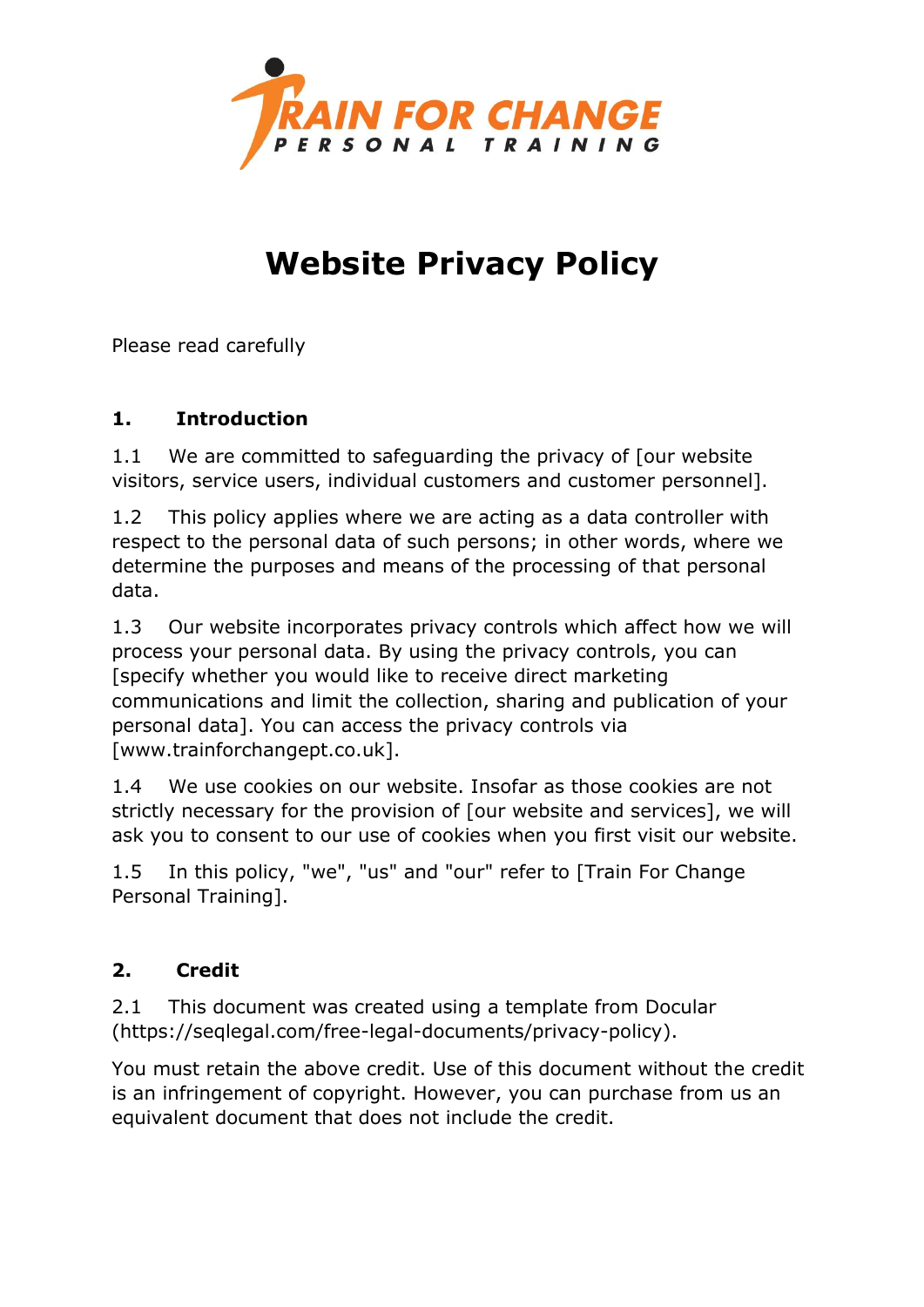

#### **3. The personal data that we collect**

3.1 In this Section 3 we have set out the general categories of personal data that we process[ and, in the case of personal data that we did not obtain directly from you, information about the source and specific categories of that data].

3.2 We may process data enabling us to get in touch with you ("contact data").[ The contact data may include [your name, email address, telephone number, postal address and/or social media account identifiers].][ The source of the contact data is [you and/or your employer].][ If you log into our website using a social media account, we will obtain elements of the contact data from the relevant social media account provider.]

3.3 We may process [your website user account data] ("account data").[ The account data may [include your account identifier, name, email address, business name, account creation and modification dates, website settings and marketing preferences].][ The primary source of the account data is [you and/or your employer, although some elements of the account data may be generated by our website].][ If you log into our website using a social media account, we will obtain elements of the account data from the relevant social media account provider.]

3.4 We may process [information contained in or relating to any communication that you send to us or that we send to you] ("communication data"). The communication data may include [the communication content and metadata associated with the communication].[ Our website will generate the metadata associated with communications made using the website contact forms.]

3.5 We may process [data about your use of our website and services] ("usage data"). The usage data may include [your IP address, geographical location, browser type and version, operating system, referral source, length of visit, page views and website navigation paths, as well as information about the timing, frequency and pattern of your service use]. The source of the usage data is [our analytics tracking system].

## **4. Purposes of processing and legal bases**

4.1 In this Section 4, we have set out the purposes for which we may process personal data and the legal bases of the processing.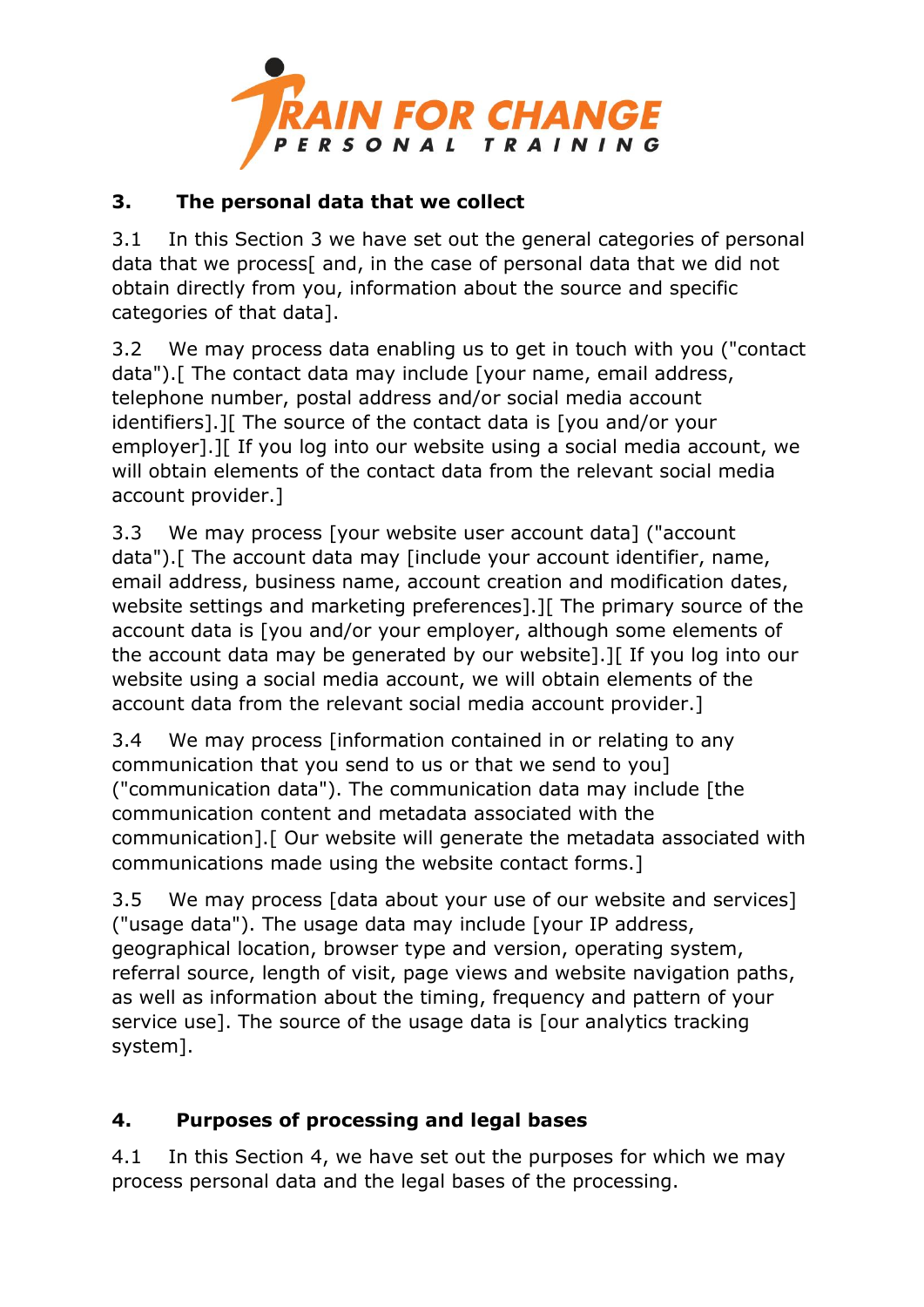

4.2 Operations - We may process [your personal data] for [the purposes of operating our website, the processing and fulfilment of orders, providing our services, supplying our goods, generating invoices, bills and other payment-related documentation, and credit control]. The legal basis for this processing is [our legitimate interests, namely [the proper administration of our website, services and business]] OR [the performance of a contract between you and us and/or taking steps, at your request, to enter into such a contract].

4.3 Publications - We may process [account data] for [the purposes of publishing such data on our website and elsewhere through our services in accordance with your express instructions]. The legal basis for this processing is [consent] OR [our legitimate interests, namely [the publication of content in the ordinary course of our operations]] OR [the performance of a contract between you and us and/or taking steps, at your request, to enter into such a contract].

4.4 Relationships and communications - We may process [contact data, account data, transaction data and/or communication data] for [the purposes of managing our relationships, communicating with you (excluding communicating for the purposes of direct marketing) by email, SMS, post, fax and/or telephone, providing support services and complaint handling]. The legal basis for this processing is [our legitimate interests, namely [communications with our website visitors, service users, individual customers and customer personnel, the maintenance of relationships, and the proper administration of our website, services and business].

4.5 Direct marketing - We may process [contact data, account data and/or transaction data1 for [the purposes of creating, targeting and sending direct marketing communications by email, SMS, post and/or fax and making contact by telephone for marketing-related purposes]. The legal basis for this processing is [consent] OR [our legitimate interests, namely [promoting our business and communicating marketing messages and offers to our website visitors and service users].

4.6 Research and analysis - We may process [usage data and/or transaction data] for [the purposes of researching and analysing the use of our website and services, as well as researching and analysing other interactions with our business]. The legal basis for this processing is [consent] OR [our legitimate interests, namely [monitoring, supporting, improving and securing our website, services and business generally].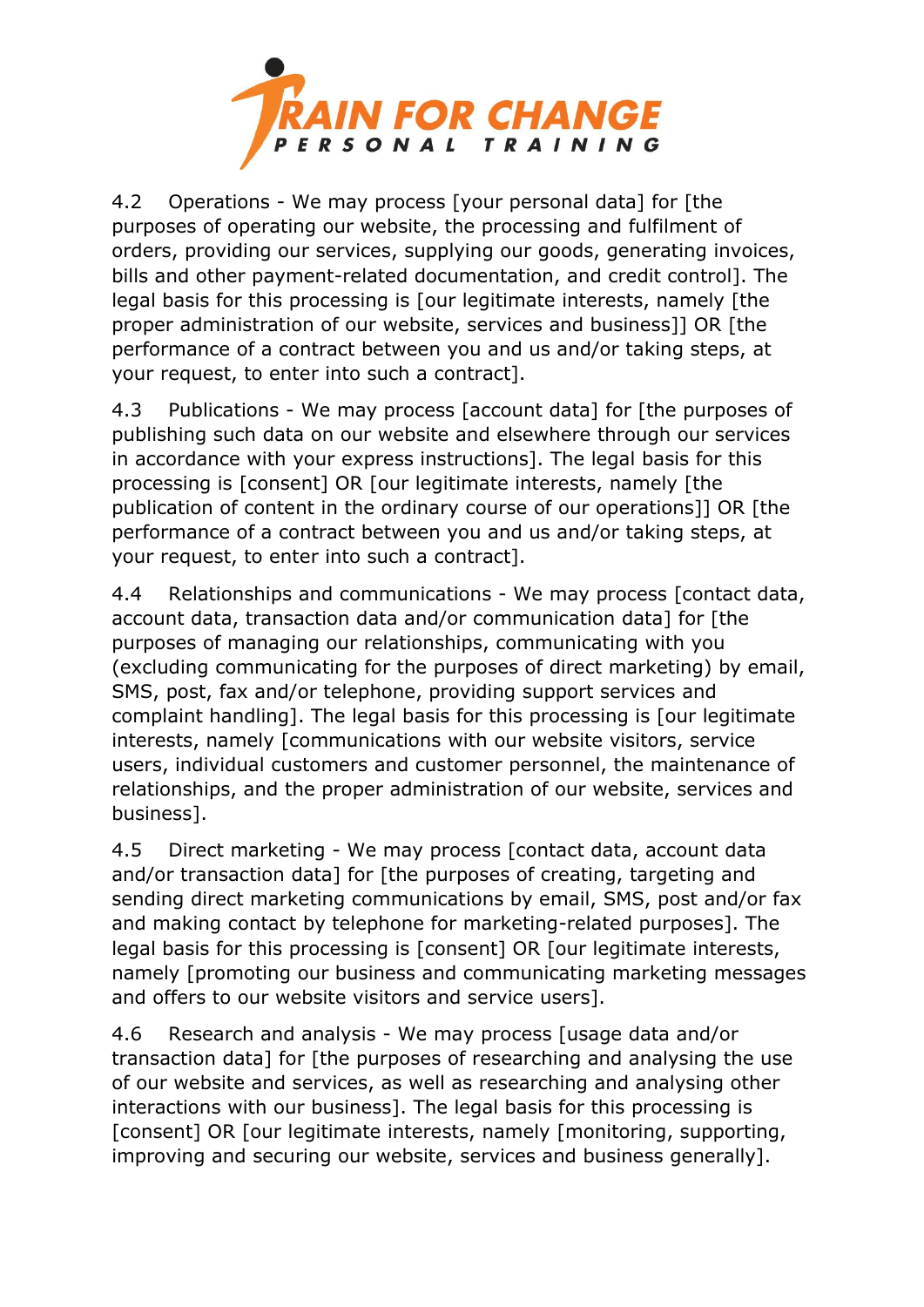

4.7 Record keeping - We may process [your personal data] for [the purposes of creating and maintaining our databases, back-up copies of our databases and our business records generally]. The legal basis for this processing is our legitimate interests, namely [ensuring that we have access to all the information we need to properly and efficiently run our business in accordance with this policy].

4.8 Security - We may process [your personal data] for [the purposes of security and the prevention of fraud and other criminal activity]. The legal basis of this processing is our legitimate interests, namely [the protection of our website, services and business, and the protection of others].

4.9 Insurance and risk management - We may process [your personal data] where necessary for [the purposes of obtaining or maintaining insurance coverage, managing risks and/or obtaining professional advice]. The legal basis for this processing is our legitimate interests, namely [the proper protection of our business against risks].

4.10 Legal claims - We may process [your personal data] where necessary for [the establishment, exercise or defence of legal claims, whether in court proceedings or in an administrative or out-of-court procedure]. The legal basis for this processing is our legitimate interests, namely [the protection and assertion of our legal rights, your legal rights and the legal rights of others].

4.11 Legal compliance and vital interests - We may also process your personal data where such processing is necessary for compliance with a legal obligation to which we are subject or in order to protect your vital interests or the vital interests of another natural person.

# **5. Providing your personal data to others**

5.1 We may disclose [your personal data] to [our insurers and/or professional advisers] insofar as reasonably necessary for the purposes of [obtaining or maintaining insurance coverage, managing risks, obtaining professional advice].

5.2 [Your personal data held in our website database] OR [[Identify personal data category or categories]] will be stored on the servers of our hosting services providers<sup>[</sup> identified at [www.wix.com].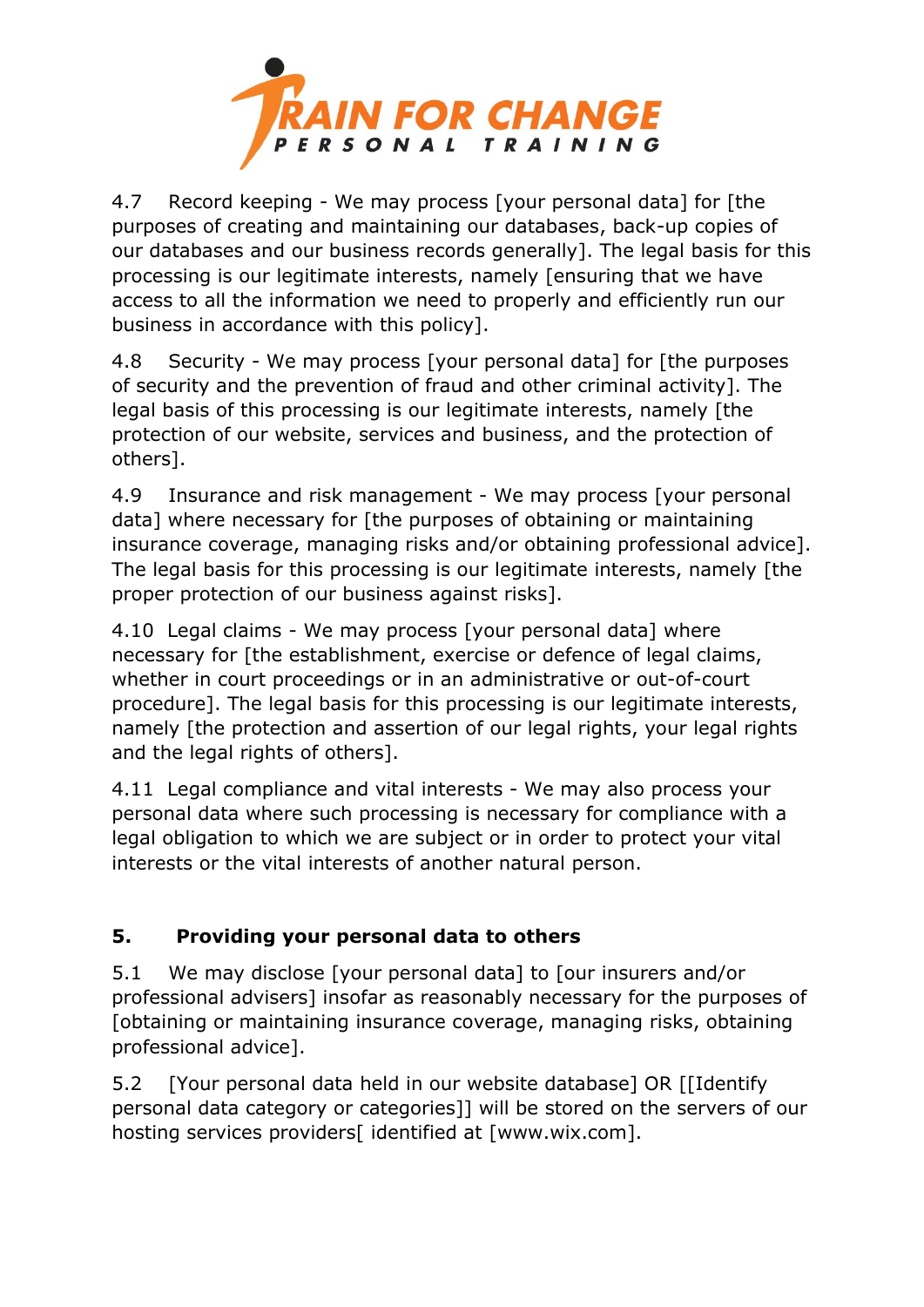

5.3 We may disclose [specify personal data category or categories] to [our suppliers or subcontractors][ identified at Wix.com] insofar as reasonably necessary for [specify purposes].

5.4 In addition to the specific disclosures of personal data set out in this Section 5, we may disclose your personal data where such disclosure is necessary for compliance with a legal obligation to which we are subject, or in order to protect your vital interests or the vital interests of another natural person. We may also disclose your personal data where such disclosure is necessary for the establishment, exercise, or defence of legal claims, whether in court proceedings or in an administrative or out-ofcourt procedure.

## **6. International transfers of your personal data**

6.1 In this Section 6, we provide information about the circumstances in which your personal data may be transferred to a third country under **[UK**] data protection law] OR [EU data protection law] OR [UK and/or EU data protection law].

6.2 We may transfer [your personal data] from the European Economic Area (EEA) to the UK and process that personal data in the UK [for the purposes set out in this policy][, and may permit [our suppliers and subcontractors] to do so,] during any period with respect to which the UK is not treated as a third country under EU data protection law or benefits from an adequacy decision under EU data protection law; and we may transfer [your personal data] from the UK to the EEA and process that personal data in the EEA [for the purposes set out in this policy][, and may permit [our suppliers and subcontractors] to do so,] during any period with respect to which EEA states are not treated as third countries under UK data protection law or benefit from adequacy regulations under UK data protection law.

6.3 The hosting facilities for our website are situated in [United States].[ The competent data protection authorities have made an adequacy determination with respect to [the data protection laws of each of these countries].][ Transfers to [each of these countries] will be protected by appropriate safeguards, namely [the use of standard data protection clauses adopted or approved by the competent data protection authorities, a copy of which you can obtain from www.wix.com/about/privacy.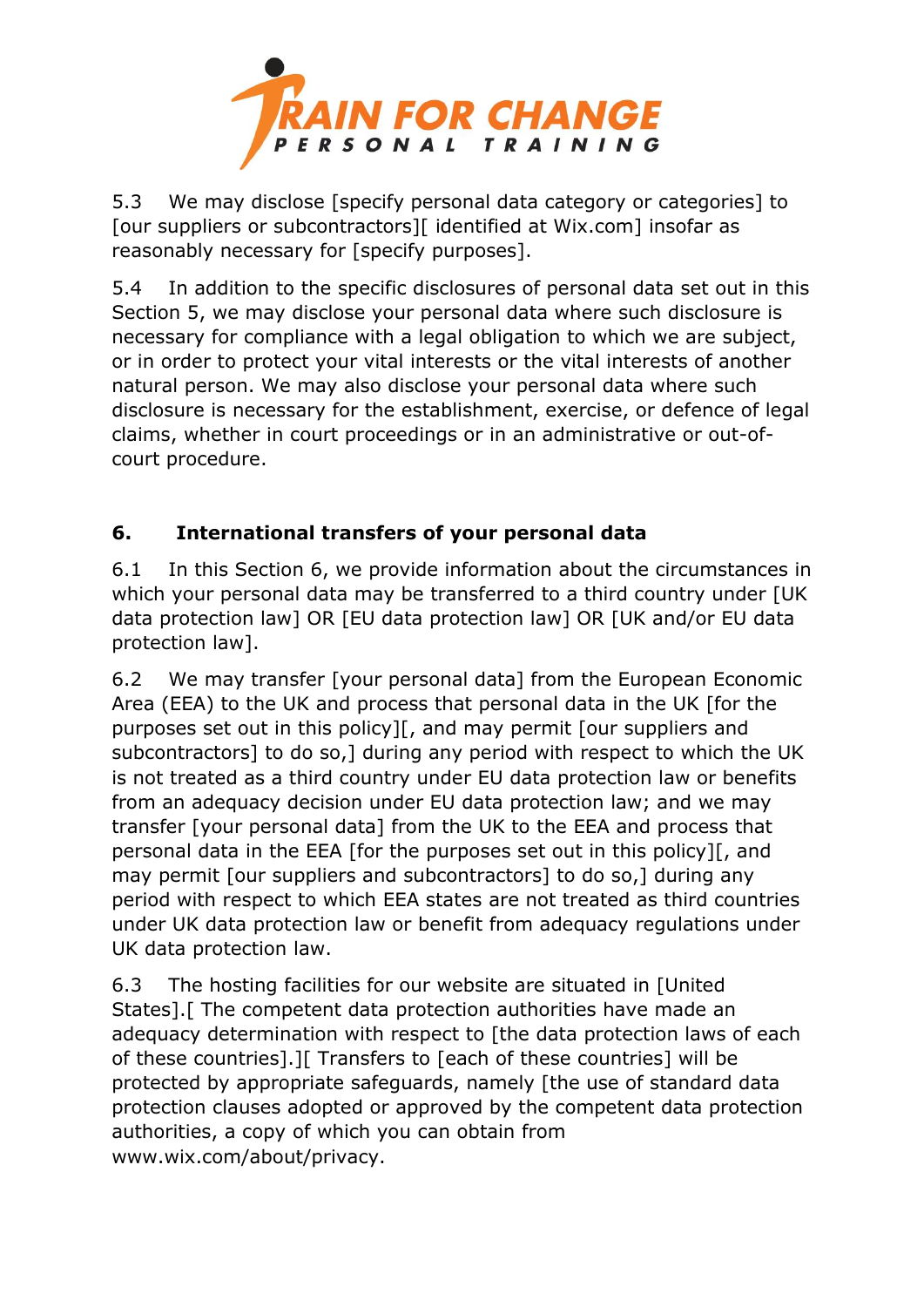

6.4 You acknowledge that [personal data that you submit for publication through our website or services] may be available, via the internet, around the world. We cannot prevent the use (or misuse) of such personal data by others.

## **7. Retaining and deleting personal data**

7.1 This Section 7 sets out our data retention policies and procedures, which are designed to help ensure that we comply with our legal obligations in relation to the retention and deletion of personal data.

7.2 Personal data that we process for any purpose or purposes shall not be kept for longer than is necessary for that purpose or those purposes.

7.4 Notwithstanding the other provisions of this Section 7, we may retain your personal data where such retention is necessary for compliance with a legal obligation to which we are subject, or in order to protect your vital interests or the vital interests of another natural person.

## **8. Your rights**

8.1 In this Section 8, we have listed the rights that you have under data protection law.

8.2 Your principal rights under data protection law are:

(a) the right to access - you can ask for copies of your personal data;

(b) the right to rectification - you can ask us to rectify inaccurate personal data and to complete incomplete personal data;

(c) the right to erasure - you can ask us to erase your personal data;

(d) the right to restrict processing - you can ask us to restrict the processing of your personal data;

(e) the right to object to processing - you can object to the processing of your personal data;

(f) the right to data portability - you can ask that we transfer your personal data to another organisation or to you;

(g) the right to complain to a supervisory authority - you can complain about our processing of your personal data; and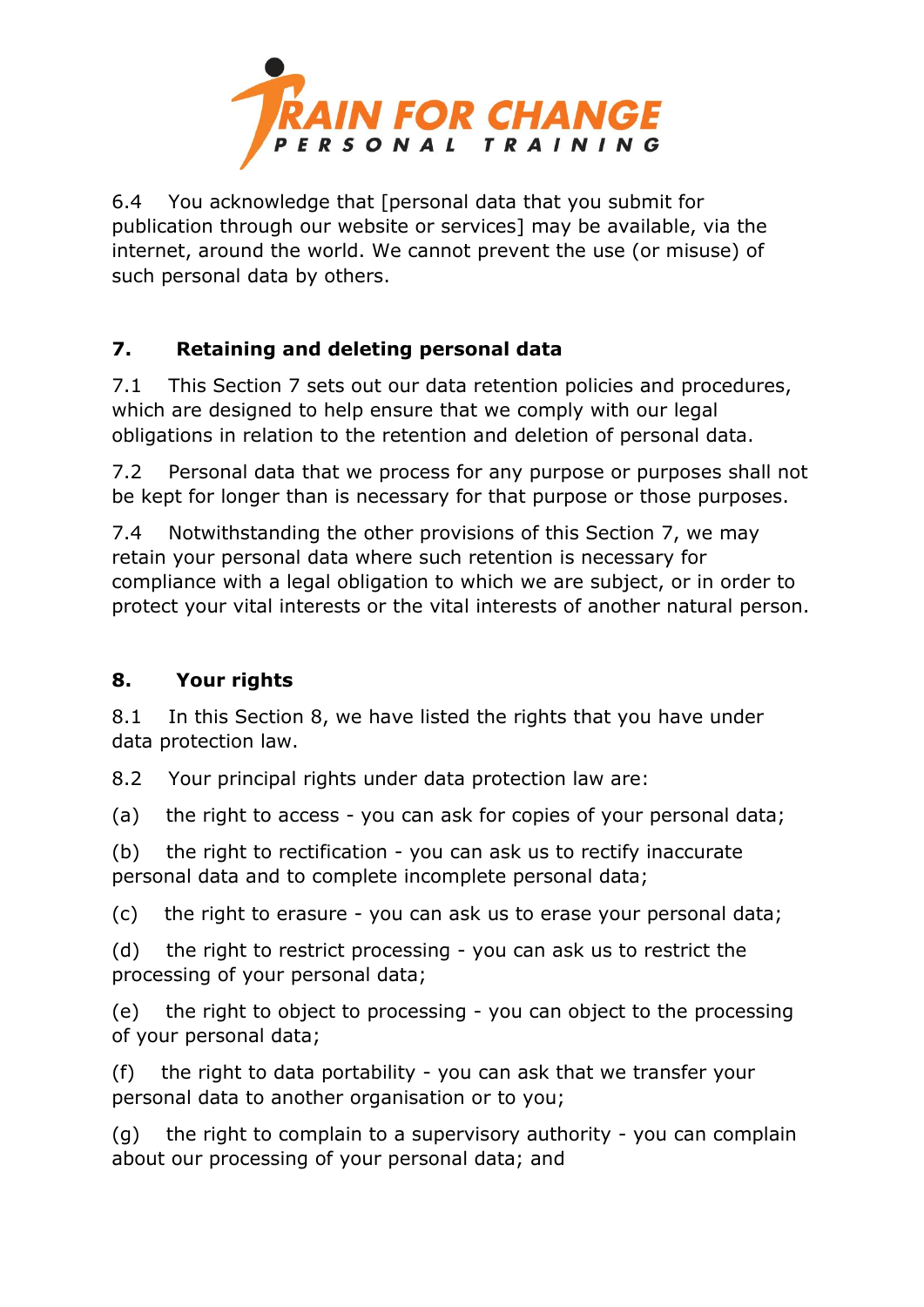

(h) the right to withdraw consent - to the extent that the legal basis of our processing of your personal data is consent, you can withdraw that consent.

8.3 These rights are subject to certain limitations and exceptions. You can learn more about the rights of data subjects by visiting [https://edpb.europa.eu/our-work-tools/general-guidance/gdprguidelines-recommendations-best-practices\_en and https://ico.org.uk/for-organisations/guide-to-data-protection/guide-tothe-general-data-protection-regulation-gdpr/individual-rights/].

8.4 You may exercise any of your rights in relation to your personal data [by written notice to us, using the contact details set out below].

## **9. About cookies**

9.1 A cookie is a file containing an identifier (a string of letters and numbers) that is sent by a web server to a web browser and is stored by the browser. The identifier is then sent back to the server each time the browser requests a page from the server.

9.2 Cookies may be either "persistent" cookies or "session" cookies: a persistent cookie will be stored by a web browser and will remain valid until its set expiry date, unless deleted by the user before the expiry date; a session cookie, on the other hand, will expire at the end of the user session, when the web browser is closed.

9.3 Cookies may not contain any information that personally identifies a user, but personal data that we store about you may be linked to the information stored in and obtained from cookies.

#### **10. Cookies used by our service providers**

10.1 Our service providers use cookies and those cookies may be stored on your computer when you visit our website.

10.2 We use Google Analytics. Google Analytics gathers information about the use of our website by means of cookies. The information gathered is used to create reports about the use of our website. You can find out more about Google's use of information by visiting https://www.google.com/policies/privacy/partners/ and you can review Google's privacy policy at https://policies.google.com/privacy.[ The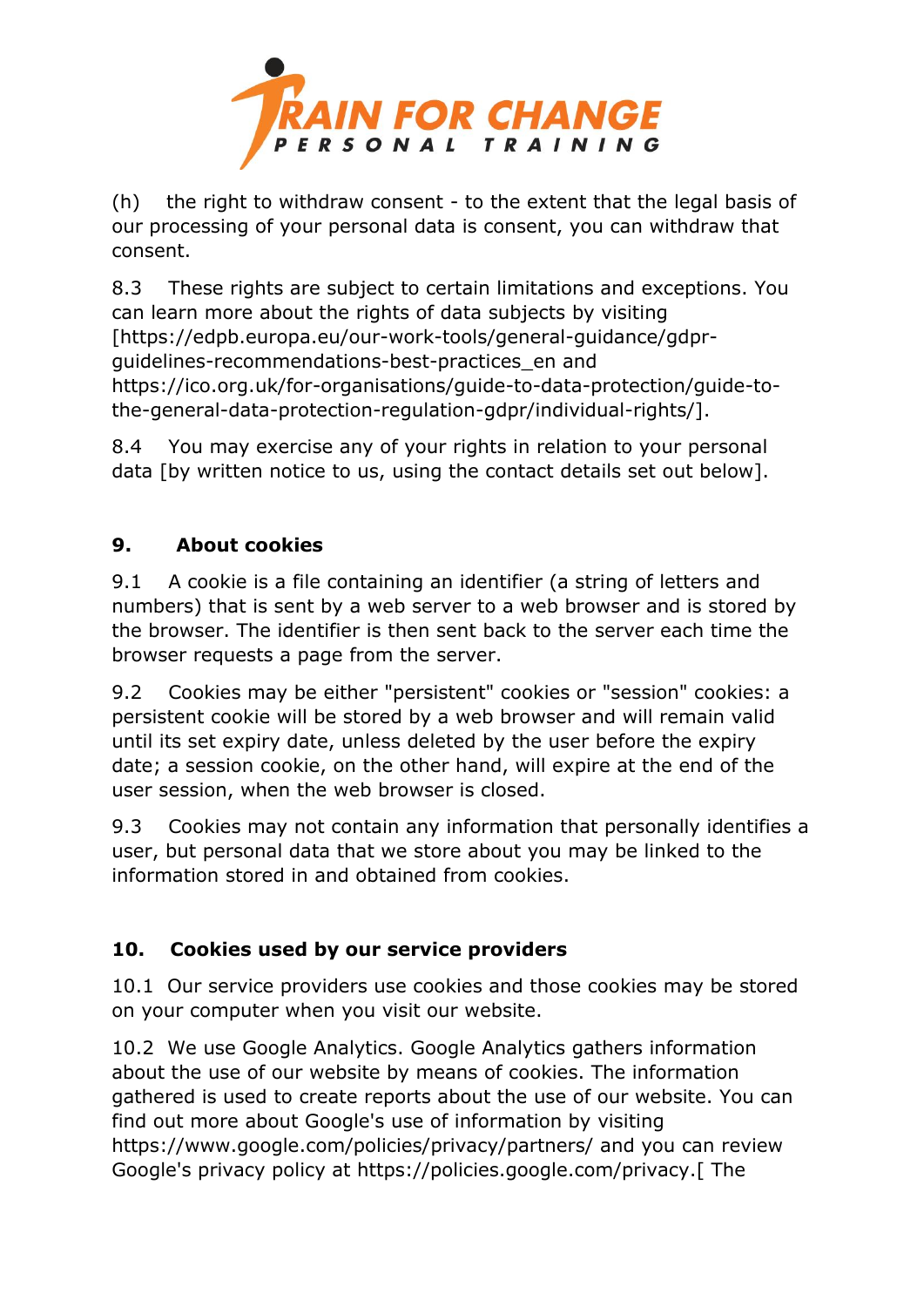

relevant cookies are: ga, gid, gat, utma, utmt, utmb, utmc, \_\_utmz and \_\_utmv.

11.3 We use Wix.com to host our website. This service uses cookies for [specify purpose(s)]. You can view the privacy policy of this service provider at https://www.wix.com/about/privacy.[ The relevant cookies are: XSRF-Token, bSession, hs, ssr-caching, svSession, wixCIDX, \_wixUIDX, \_ym\_d, \_ym\_uid.

## **11. Managing cookies**

11.1 Most browsers allow you to refuse to accept cookies and to delete cookies. The methods for doing so vary from browser to browser, and from version to version. You can however obtain up-to-date information about blocking and deleting cookies via these links:

(a) https://support.google.com/chrome/answer/95647 (Chrome);

(b) https://support.mozilla.org/en-US/kb/enhanced-trackingprotection-firefox-desktop (Firefox);

(c) https://help.opera.com/en/latest/security-and-privacy/ (Opera);

(d) https://support.microsoft.com/en-gb/help/17442/windows-internetexplorer-delete-manage-cookies (Internet Explorer);

(e) https://support.apple.com/en-gb/guide/safari/manage-cookies-andwebsite-data-sfri11471/mac (Safari); and

(f) https://support.microsoft.com/en-gb/help/4468242/microsoft-edgebrowsing-data-and-privacy (Edge).

[additional list items]

11.2 Blocking all cookies will have a negative impact upon the usability of many websites.

11.3 If you block cookies, you will not be able to use all the features on our website.

#### **12. Our details**

12.1 This website is owned and operated by [Train For Change Personal Training].